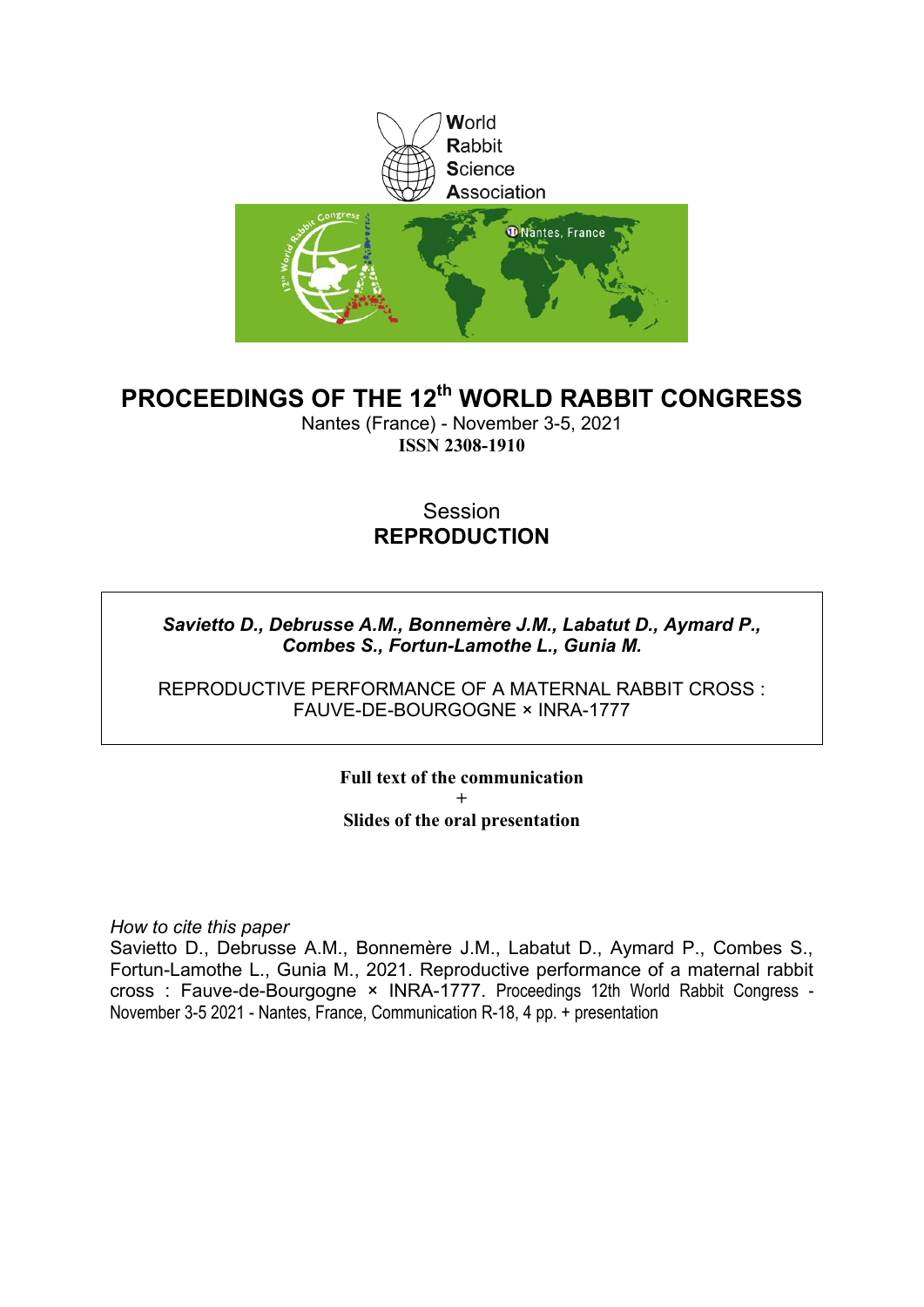#### **REPRODUCTIVE PERFORMANCE OF A MATERNAL RABBIT CROSS: FAUVE-DE-BOURGOGNE × INRA-1777**

#### **Savietto D.\*, Debrusse A.M., Bonnemère J.M., Labatut D., Aymard P., Combes S., Fortun-Lamothe L., Gunia M.**

GenPhySE, Université de Toulouse, INRAE, ENVT, F-31326, Castanet Tolosan, France \*Corresponding author: davi.savietto@inrae.fr

#### **ABSTRACT**

Here we compared the reproductive performance of the French rabbit breed Fauve-de-Bourgogne (**Fauve**), the maternal rabbit line INRA-1777 (**INRA**), and their cross (**Crossed**). We followed the life of female rabbits of the three genotypes from 70 days of life until the weaning of litters produced from the third artificial insemination (**AI**) attempt. They had the same age, were house in the same room, were manage under a reproductive rhythm of 42 days and received antibiotic free diets. Crossed females were heavier at first AI than Fauve females (4.2 *vs* 3.9 kg; *P*<0.05), INRA females being between both genotypes (4.1 kg). Between the first AI attempt and the birth of the first litters, we observed the presence of *Pasteurella spp.* This pathogen impaired the prolificacy of all genotypes and caused mortality of females around parturitions from the second AI attempts. Most losses were from the INRA genotype (four diagnosed deaths for INRA, one for Crossed and none for Fauve females). In brief, the overall losses of Fauve, INRA and Crossed females were two, fourteen and four females, respectively. The high female survival (91%), together with an acceptable reproductive performance (7.5 newborn kits, kit survival during lactation of 80% and weaning weight of kits of 871 g) of Crossed females, indicates that this maternal cross combine the alleged rusticity of the Fauve-de-Bourgogne breed with the reproductive potential of INRA maternal line.

**Key words**: Genetic resources, crossbreed, local breed, biodiversity, *Oryctolagus cuniculus*.

#### **INTRODUCTION**

Genetic selection of purebred rabbit lines tends to erode the genetic diversity. First because most rabbit selection programs used a limited genetic background as the base population (New Zealand White for maternal lines and California for paternal lines), and secondly because selection herds are managed in closed population with no introduction of foreign individuals (Garreau *et al.*, 2015a). The limitation of such strategy is a reduction of the effective population size, the accumulation of inbreeding and a degraded fitness in the selection herds (Pekkala *et al*., 2014).

Intensive farming systems assembles particular conditions - like high stock-densities and frequently use of antibiotics - favouring the dissemination and resistance of pathogens (Pulkkinen *et al.*, 2010). According to Hamilton *et al.* (1990), to resist numerous pathogens, hosts species needs to preserve an array of genotypes, and one strategy to boost the genetic diversity is to cross inbreed-divergent genotypes together. For the rabbit, crossbreds are already present in every commercial farm, being the product of crossing two maternal lines mainly selected for prolificacy (Garreau *et al.*, 2015a). However, as the inclusion of functional trait and the establishment of robust lines is recent in the history of rabbit selection (Sánchez *et al.* 2008; Blasco *et al.,* 2017), it could be argued that the available purebred lines are genetically close and too similar to produce a 'true' outbred individual joining functional and productive traits.

In this sense, the cross between genotypes with different origin and selection history may boost the genetic diversity of rabbit populations. One possibility is to cross high selected lines with local breeds that have been kept and selected for different purposes. The Fauve-de-Bourgogne is a medium size breed, historically used as a backyard animal for meat, now kept and selected for beauty contests by amateur farmers. Fauve-de-Bourgogne farmers report few losses and characterizes this breed as being rustic. The reproductive potential of this breed is very low (fertility rate below 50% and 4.5 newborn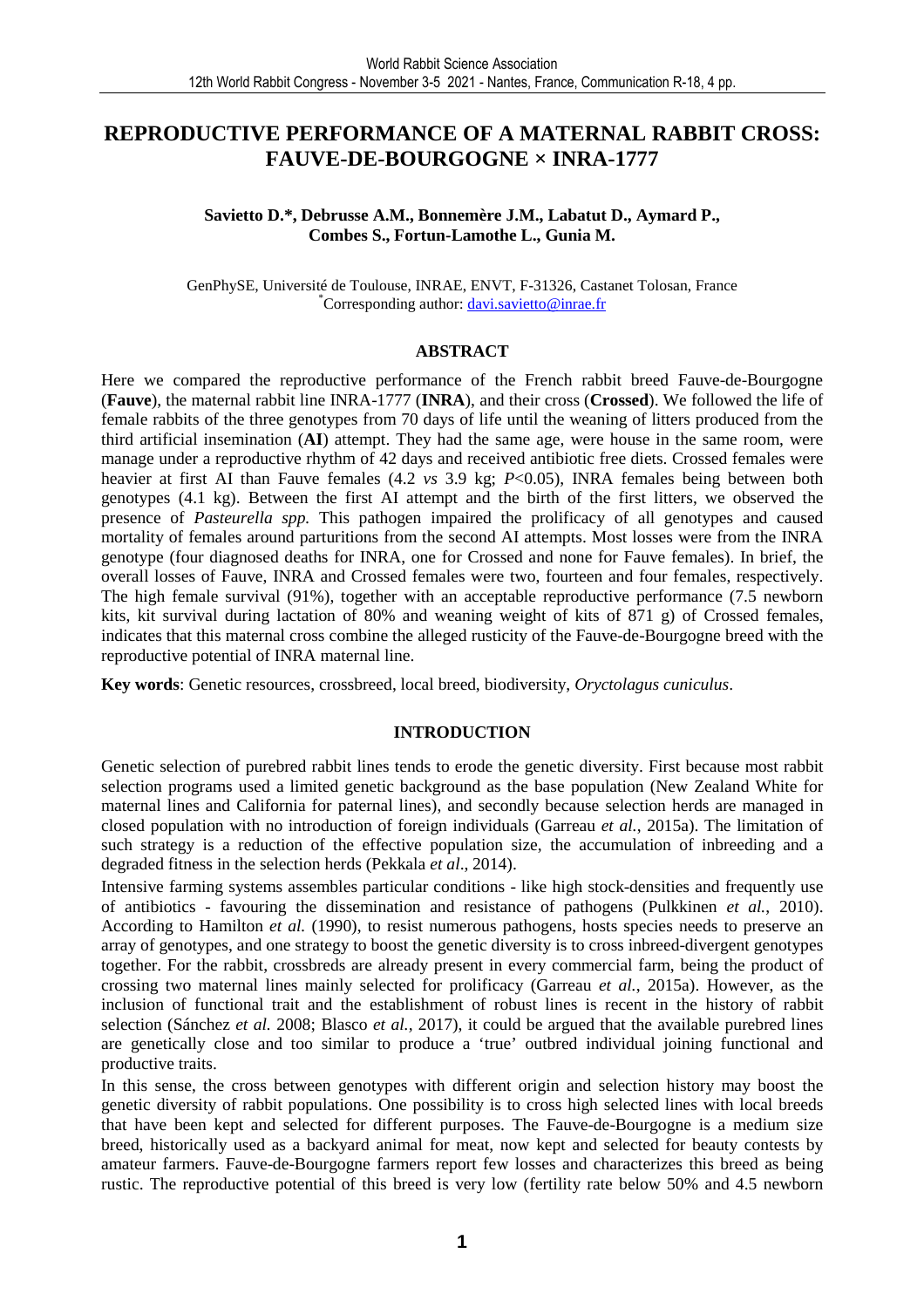kits), but the average daily gain (31.2 g/day) and the survival of growing kits (83%) in an antibiotic 'free' environment are acceptable (Savietto *et al*., 2020). The alleged rusticity of Fauve-de-Bourgogne animals (farmer's observations), and the acceptable growth rate and survival of growing kits make this local breed a potential candidate to be cross with high prolific lines to produce outbred maternal females joining functional and productive traits.

Here we evaluate the reproductive performances and the survival of a maternal rabbit cross between Fauvede-Bourgogne males and the INRA-1777 line compared to the purebreds giving origin to this cross.

#### **MATERIALS AND METHODS**

The French Committee no. 115 for Ethics, Science and Animal Health approved all procedures.

#### **Purebreds and Crossbred Animals**

Fauve-de-Bourgogne (hereinafter called **Fauve**) female rabbits (n = 23) were daughters of 9 males and 13 females gathered from five different farms located in the French regions of Alsace, Lorraine and Bourgogne. Fourteen Fauve female rabbits were born on January 2019 and 9 on March 2019. INRA-1777 (called **INRA**) female rabbits  $(n = 48)$  were all born on March 2019 from 15 males and 32 females rabbits of the generation 53 of selection for prolificacy. The crossbred Fauve  $\times$  INRA female rabbits (called **Crossed**;  $n = 43$ ) were all born on March 2019 from the natural matting of six Fauve male and eight INRA female rabbits.

#### **Housing, Diets and Reproductive Rhythm**

Each female rabbits lived indoors in wire cages  $(W \times H \times L: 46 \times 60 \times 90 \text{ cm})$  equipped with a plastic mattress, a drinker a food dispenser and a non-treated pine-tree stick (W×H×L: 3×3×10 cm), replaced when needed and used for environmental enrichment purpose. Daylight was set to 16/8h light/dark. The indoor temperature could vary between 15 and 28 °C. All females received from weaning (35 days) to 126 days old a commercial diet for growing rabbits containing 11.3 MJ of DE per kg of DM and 15.4% of CP on a DM basis. From 126 old onwards they received an experimental diet containing 12.4 MJ per kg of DM and 17.0% of CP on a DM basis. The 14 Fauve female rabbits born on January 2019 received the commercial diet for growing rabbits from 70 up to 168 days old and then the experimental maternal diet onwards. Diets contained no antibiotics. Females were first artificially inseminated (**AI**) at age 145 days (14 older Fauve female rabbits 42 days later), being re-inseminated 11 days post-partum date (reproductive cycle of 42 days). Fauve and Crossed female rabbits were AI with fresh semen of Fauve males and INRA females with fresh semen of INRA males. The day after birth and for each AI attempt, females producing milk (visually checked) adopted the alive kits to a number close to the average number of newborn kits of each genotype. We performed cross fostering among genotypes on half of the litters from INRA and Crossed female rabbits. Fauve kits were in all cases adopted by Fauve female rabbits.

#### **Measurements**

We weighted females at 1st AI insemination, checked their fertility rate at each AI attempt and assessed their survival rate between 1st and 3rd AI attempt. At each parturition date, we counted the number of newborn and stillbirth kits and weighted the newborn kits. We counted and weighted the alive kits just before and after cross fostering (the day after birth), at 18 days after birth and at weaning. We then calculated the survival during lactation based on the number of nursed kits.

#### **Statistical Analysis**

We used the R-software, version 3.6.0 (R core Team, 2019) to analyse our data. We used a logistic regression model to analyse binomial data (fertility rate, female rabbit survival at 3rd AI and kits survival during lactation) and a linear model to analyse continuous data (female live weight at 1st AI, the number and weight of litters and kits). All models included the genotype, the AI attempt and their interaction as dependent variables, except for female live weight at 1st AI and survival between 1st and 3rd AI. For these two variables, only genotype entered the statistical model as a dependent variable. Model for live weight at 1st AI also included age as a co-variable to take into account the age differences of Fauve females.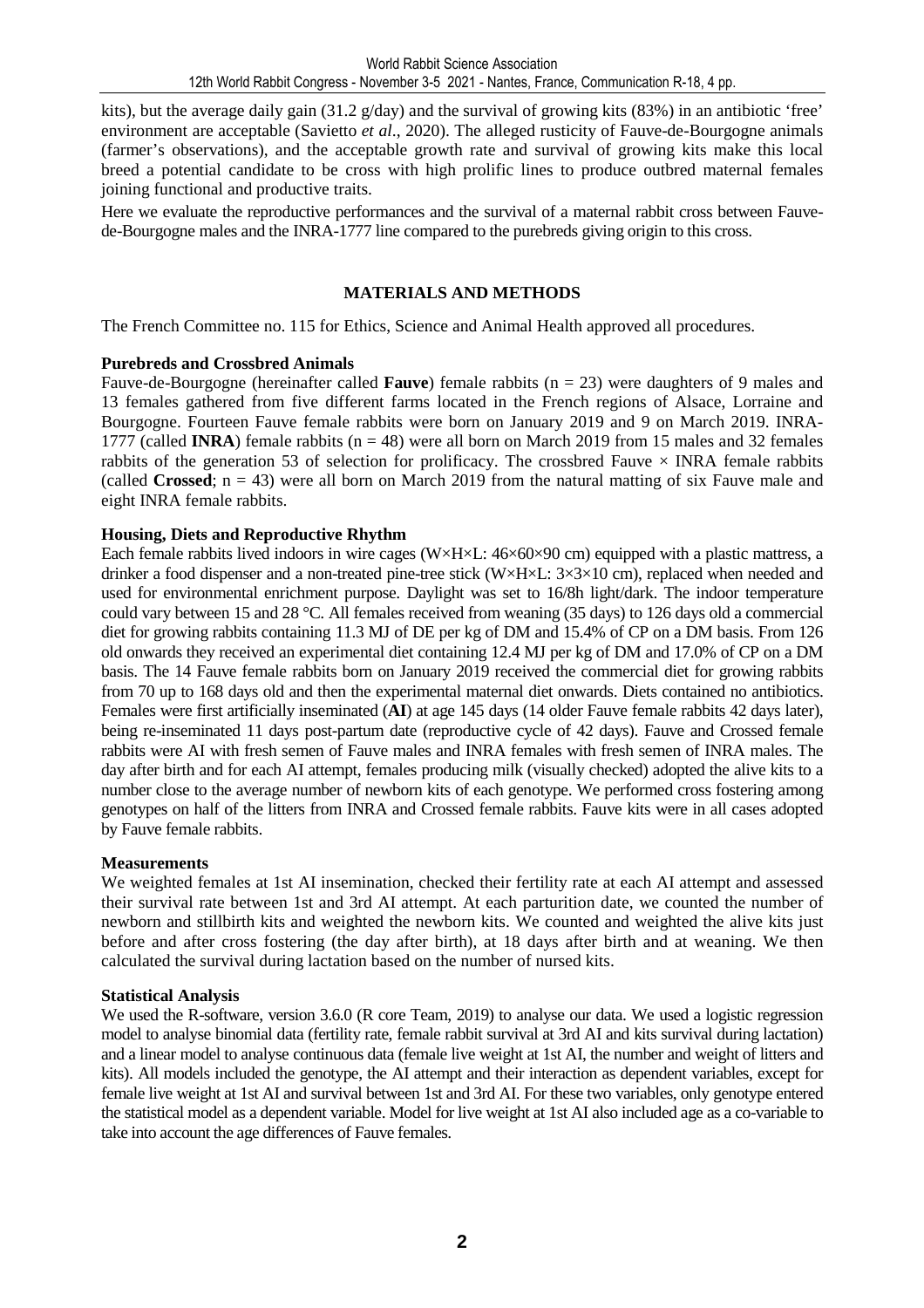#### **RESULTS AND DISCUSSION**

The population size decreased with time. At 1st AI attempt Fauve, INRA and Crossed females were 23, 48 and 43. At 2nd AI attempt, the figures were 21, 45 and 42 animals, and at 3rd AI attempt Fauve were 21, INRA 34 and Crossed females 39. Female survival was 20 points of percentage higher for Crossed (*P*=0.061) respect to INRA females (Table 1). Most losses occurred around second parturition, when we found four INRA and one Crossed individuals death. The necropsy revealed the presence of *Pasteurella spp* resistant to streptomycin and amoxicillin

**Table 1**: Survival at third parturition and main reproductive traits of Fauve, INRA and Crossed (Fauve  $\times$  INRA) females at/from the first, second and third artificial insemination (AI) attempts. Means (SE).

| <b>Traits</b>                             |                             | Genotypes*              |                            |  |  |  |
|-------------------------------------------|-----------------------------|-------------------------|----------------------------|--|--|--|
|                                           | <b>Fauve</b>                | <b>INRA</b>             | <b>Crossed</b>             |  |  |  |
| Female survival at 3d AI<br>(%)           | 91.3(5.9)                   | 70.8(6.6)               | 90.7(4.4)                  |  |  |  |
| Fertility rate at $(%)$                   |                             |                         |                            |  |  |  |
| First AI attempt                          | $43.5^{\mathrm{a}}$ (10.3)  | $79.2^b(5.9)$           | $65.1^{ab}$ (7.3)          |  |  |  |
| Second AI attempt                         | 61.9(10.6)                  | 60.0(7.3)               | 71.4(7.0)                  |  |  |  |
| Third AI attempt                          | $23.8^{\rm a}$ (9.3)        | $61.8^b(8.3)$           | $69.2^b$ (7.4)             |  |  |  |
| Overall                                   | $42.2^{\mathrm{a}}$ (6.5)   | $67.7^b$ (4.3)          | $68.6^b$ (4.2)             |  |  |  |
| Newborn kits from $(n)$                   |                             |                         |                            |  |  |  |
| First AI attempt                          | $2.6^a(1.2)$                | $6.3^b(0.6)$            | $6.0^b(0.7)$               |  |  |  |
| Second AI attempt                         | $5.3^a(1.0)$                | $9.6^b(0.7)$            | $8.2^{ab}$ (0.7)           |  |  |  |
| Third AI attempt                          | $6.3^a(1.6)$                | $10.7^{\rm b}$ (0.8)    | $7.3^a(0.7)$               |  |  |  |
| Overall                                   | $4.7^{\mathrm{a}}$ (0.8)    | $8.8^{\circ}$ (0.4)     | $7.2^b(0.4)$               |  |  |  |
| Weaned kits from (n)                      |                             |                         |                            |  |  |  |
| First AI attempt                          | 3.7(1.2)                    | 5.1(0.4)                | 5.1(0.4)                   |  |  |  |
| Second AI attempt                         | $4.6^a(1.2)$                | $8.4^b(0.5)$            | $7.1^b(0.5)$               |  |  |  |
| Third AI attempt                          | $4.3^a(1.2)$                | 7.9 <sup>b</sup> (0.6)  | $5.6^{ab}$ (0.5)           |  |  |  |
| Overall                                   | $4.2^{\mathrm{a}}(0.6)$     | $7.1^{\circ}$ (0.3)     | $5.9b$ (0.3)               |  |  |  |
| Kits survival 0 to 35 days (%)            |                             |                         |                            |  |  |  |
| First AI attempt                          | 71.4 (9.9)                  | 81.7(2.6)               | 85.5(2.7)                  |  |  |  |
| Second AI attempt                         | 73.0(6.6)                   | 72.7(2.8)               | 79.3(2.6)                  |  |  |  |
| Third AI attempt                          | 68.0(9.3)                   | 70.6(3.2)               | 73.2(3.3)                  |  |  |  |
| Overall                                   | 70.9(4.9)                   | 75.4(1.7)               | 79.8 (1.7)                 |  |  |  |
| Weight of newborn kits from $(g)$         |                             |                         |                            |  |  |  |
| First AI attempt                          | 60.9(3.6)                   | 69.8 $(2.2)$            | 63.7(2.1)                  |  |  |  |
| Second AI attempt                         | $52.3^{\circ}$ (3.1)        | $63.1^b$ (2.2)          | $58.5^{ab}$ (2.1)          |  |  |  |
| Third AI attempt                          | $49.0^a$ (4.9)              | $63.0^b$ (2.4)          | $62.4^b$ (2.1)             |  |  |  |
| Overall                                   | $54.1^a$ (2.3)              | $65.3^b(1.2)$           | $61.5^b(1.2)$              |  |  |  |
| Weight of kits at 18 days from (g)        |                             |                         |                            |  |  |  |
| First AI attempt                          | $262.7^{\mathrm{a}}$ (23.2) | $354.4^{\circ}$ (7.6)   | $322.8^b$ (8.8)            |  |  |  |
| Second AI attempt                         | $279.9^{ab}$ (15.4)         | $280.6^a$ (10.4)        | $319.8^b(9.1)$             |  |  |  |
| Third AI attempt                          | $246.5^{\mathrm{a}}$ (26.7) | $280.6^a$ (11.2)        | $362.5^{b}$ (9.7)          |  |  |  |
| Overall                                   | $263.1a$ (12.9)             | $310.9b$ (5.7)          | $335.0^{\circ}$ (5.3)      |  |  |  |
| Weight of weaned kits from (n)            |                             |                         |                            |  |  |  |
| First AI attempt $692.5^{\text{a}}(40.5)$ |                             | $1039.5^{\circ}$ (13.6) | $872.6^b$ (14.3)           |  |  |  |
| Second AI attempt                         | $738.1a$ (31.2)             | $843.4^{b}$ (14.3)      | 796.0 <sup>ab</sup> (13.4) |  |  |  |
|                                           | $634.4^a(47.3)$             | $913.1^b$ (15.5)        | $943.1^b$ (14.8)           |  |  |  |
| Third AI attempt                          |                             | $932.0^{b}$ (11.0)      | $870.6^{\circ}$ (10.9)     |  |  |  |

Losses of the INRA female rabbits between the 2nd and the 3rd AI attempt, involved two additional deaths for no specific reason and the culling of four animals (three with a poor general state and one with an internal abscess). Losses of the Crossed females involved two deaths. The low prolificacy of all genotypes at parturitions of the 1st AI attempt indicates the presence of *Pasteurella spp* between the 1st AI attempt and the 1st parturition. Although it is difficult to precise the number of infected animals that actually tolerated/resisted this pathogen*,* Crossed females seem to better respond to the *Pasteurella spp* than INRA females, an heritage of its Fauve ancestors and the heterotic effect (survival rate in the same conditions of 91.3%).

Main reproductive traits are in Table 1. At 1st AI attempt, Fauve were lighter than INRA and Crossed females  $(3877^{\degree}$ ,  $4108^{\degree}$  and 4209<sup>b</sup> g; *P*<0.05). Fertility of Fauve females at 1st and at 3rd AI attempts was low respect to INRA and Crossed females. The overall figures for Fauve, INRA and Crossed females were 42, 68 and 69%, respectively. Fauve females also produced a reduced number of newborn kits than INRA and Crossed. At 1st, 2nd and 3rd AI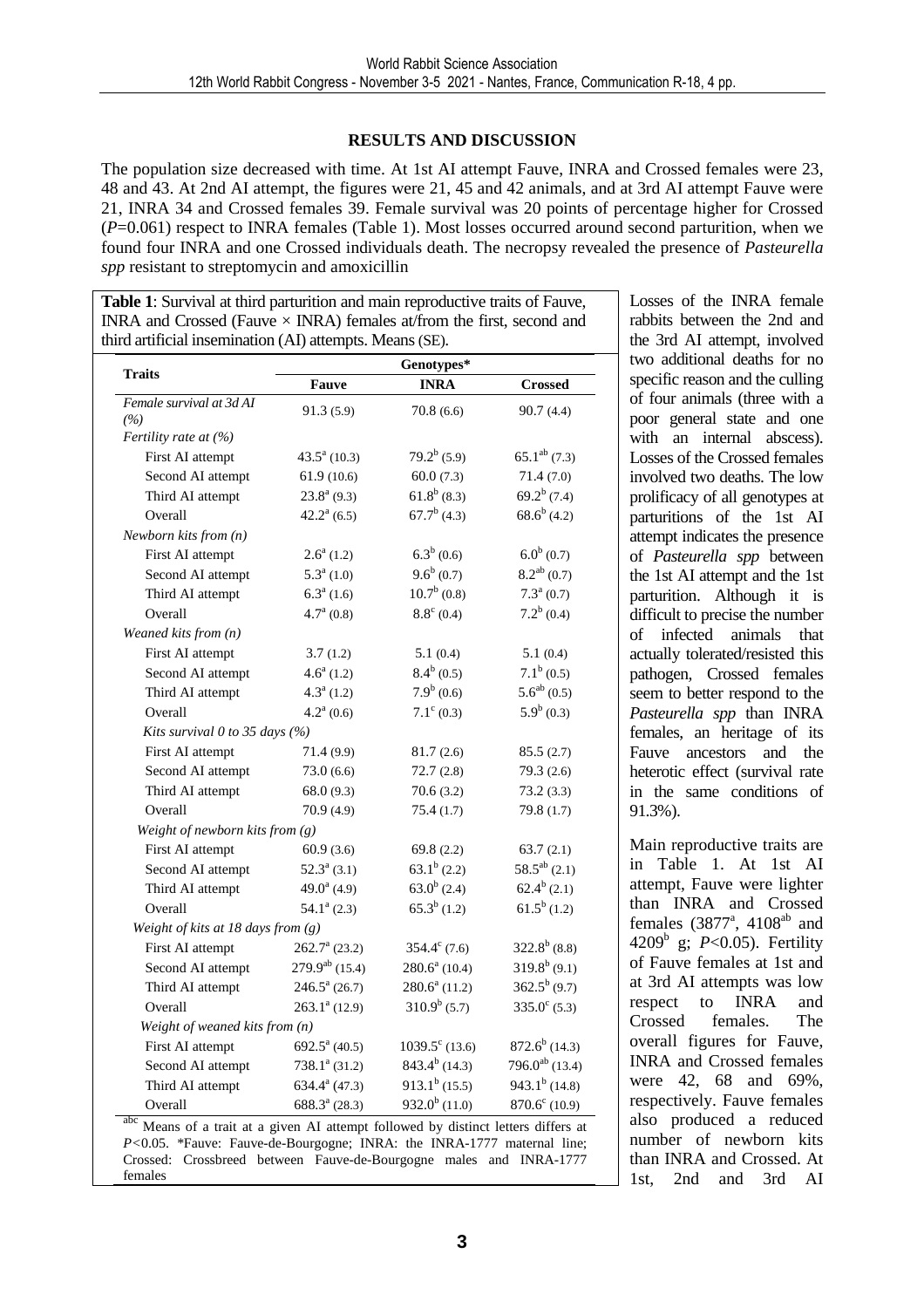attempts Fauve produced 2.6, 5.3, and 6.3 newborn kits while INRA produced 6.3, 9.6 and 10.7 kits, resulting in and overall result of 4.7 and 8.8 kits for Fauve and INRA females.

Crossed females produced 6.0, 8.2 and 7.3 newborn kits at 1st, 2nd and 3rd AI attempts, with an overall result of 7.2 kits, a value between Fauve and INRA females. Results for Fauve are in line to that reported by Bolet *et al*. (2004). For the INRA line the results are below those of the first 12 generations of selection (10.4 newborn kits; Garreau *et al.*, 2015b), but are close to the values observed recently at our selection nucleus (on average of 8.4 newborn kits from 5968 litters produced between January 1st, 2015 and January 1st, 2020).

Number of weaned kits is a variable directly related to the number of kits raised after cross fostering, an input linked to our cross fostering practice, and the maternal ability of females affecting kits survival. On average (all cross fostering from AI attempts 1 to 3), Fauve, INRA and Crossed females raised litter of 5.7, 9.2 and 7.3 kits, having a kit survival during lactation of 71, 76 and 80%. As a result, Fauve, INRA and Crossed females weaned 4.2, 7.1 and 5.9 kits in the whole period. The low relative maternal ability of Fauve females (weight of Fauve kits at 18 days was 15% inferior respect to INRA kits) may explain the high nest mortality of Fauve litters compared to the other genotypes.

Live weight of kits at birth, mid-lactation (18 days) and at weaning (35 days) reflects the female capacity to transfer the obtained resources to its progeny. Except for kits from the litters of the 1st AI attempt (no differences between genotypes), Fauve females gave birth to lighter kits (54.1 g on average) than INRA and Crossed females (65.3 and 61.5 g, respectively). At mid-lactation, Crossed kits were heavier than INRA and Fauve kits (335, 311 and 263g, respectively; *P*<0.05), except for kits from the 1st AI attempt (INRA kits were the heaviest ones: 355 g on average; *P*<0.05).

INRA kits from the 1st AI attempt were heavier than both Fauve and Crossed kits (1040, 873 and 693 g, respectively; *P*<0.05). The trend changed in litters produced from the 2nd and the 3rd AI attempt. INRA and Crossed kits had a similar weaning weight, while Fauve kits were always lighter.

#### **CONCLUSIONS**

The maternal cross between Fauve-de-Bourgogne males and INRA-1777 females has a litter size of 1.6 newborn kits less than the current generation of the INRA-1777 line. They have, however, a similar fertility rate and kit survival during lactation. Crossed females appear to resist/tolerate better the presence of *Pasteurella spp*, having an adult survival rates at 3rd AI attempt 20 points of percentage higher than females of the INRA-1777 line. This genotype appear to combine the benefits of both ancestors, the alleged rusticity of Fauve-de-Bourgogne breed and the reproductive performance of INRA-1777 maternal line.

#### **ACKNOWLEDGEMENTS**

Authors acknowledges the Department PHASE of INRAE institute for the economic support.

#### **REFERENCES**

- Blasco A., Martínez-Álvaro M., García M.L., Ibáñez-Escriche N., Argente M.J. 2017. Selection for environmental variance of litter size in rabbits. *Genetics Selection Evolution, 49 (1): 48.*
- Bolet G., Brun J.M., Lechevestrier S., Lopez M., Boucher S., 2004. Evaluation of the reproductive performance of eight rabbit breeds on experimental farms. *Animal Research 53, 59-65.*
- Garreau H., Fournier E., Allain D., Gunia M., 2015a. Génétique et sélection. *In: Gidenne T. (Ed). Le lapin. De la biologie à l'élevage. Editions Quae, Versailles, France, 227-252*.
- Garreau H., Balmisse E., Ruesche J., Hurtaud J., Maupin M., Canario L., David I. 2015b. Relation entre les critères de sélection de la lignée INRA 1777 et la survie des lapereaux. *In Proc. 16 Journées de la Recherche Cunicole, 2018 November, Le Mans, France, 77-80.*
- Hamilton W.D., Axelrod R., Tanese R., 1990. Sexual reproduction as an adaptation to resist parasites (a review). *PNAS, 87(9), 3566-3573.*
- Pekkala N., Knott K.E., Kotiaho J.S., Nissinen K., Puurtinen M., 2014. The effect of inbreeding rate on fitness, inbreeding depression and heterosis over a range of inbreeding coefficients. *Evolutionary applications, 7(9), 1107-1119.*
- Pulkkinen K., Suomalainen L.-R., Read A. F., Ebert D., Rintamäki P., Valtonen E. T. 2010. Intensive fish farming and the evolution of pathogen virulence: the case of columnaris disease in Finland. *Proc. R. Soc. B, 277, 596-600.*
- R Core Team 2019. R: A language and environment for statistical computing. *R Foundation for Statistical Computing, Vienna, Austria. URL: http://r-project.org*
- Sánchez J.P., Theilgaard P., Mínguez C., Baselga M. 2008. Constitution and evaluation of a long-lived productive rabbit line. *Journal of Animal Science, 86 (3), 515-525.*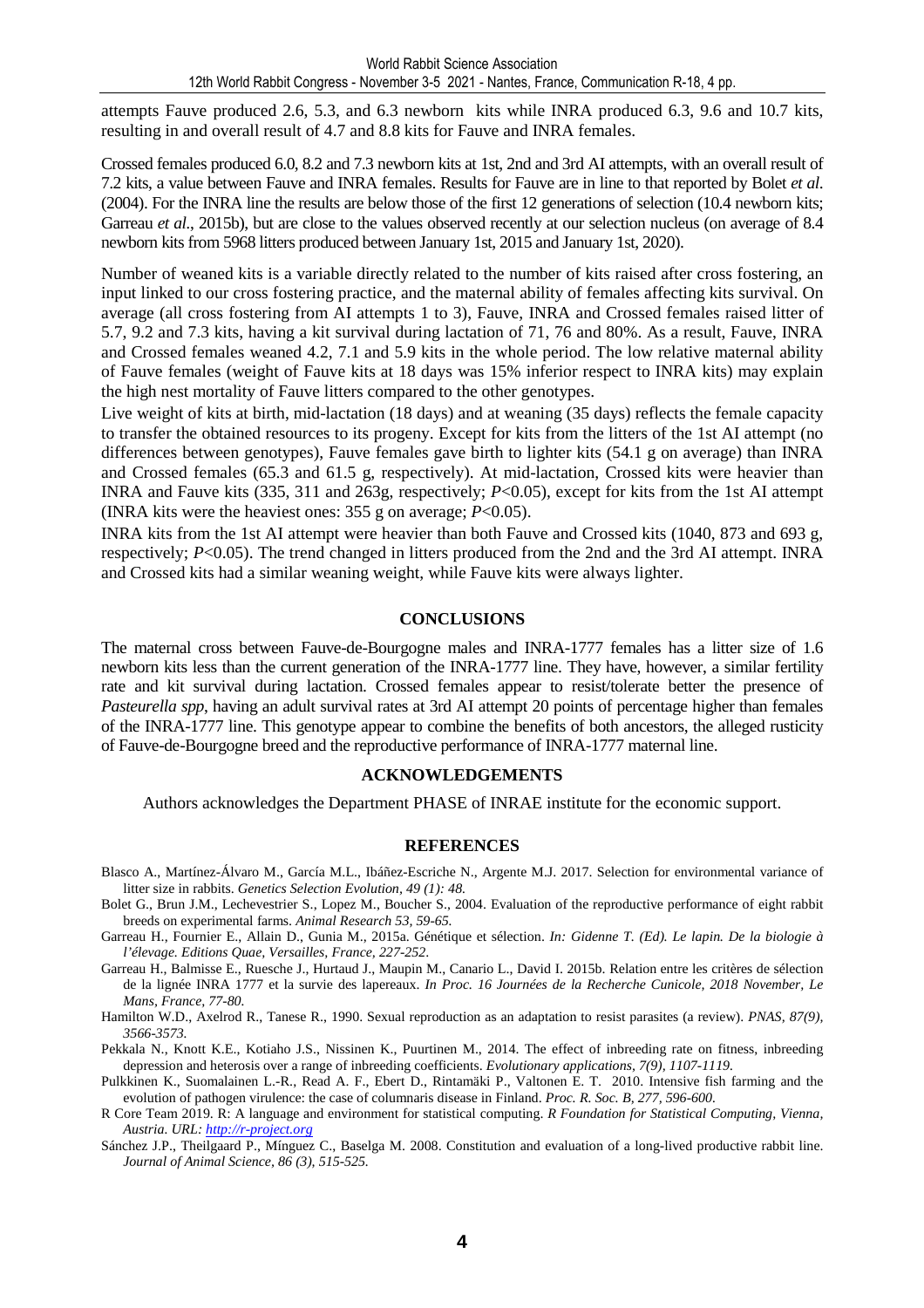# **Reproductive performance of a maternal rabbit cross: Fauve-de-Bourgogne x INRA-1777**

Savietto D., Debrusse A-M., Bonnemere J-M., Labatut D. Aymard P., Combes S., Fortun-Lamothe L., Gunia M.



davi.savietto@inrae.fr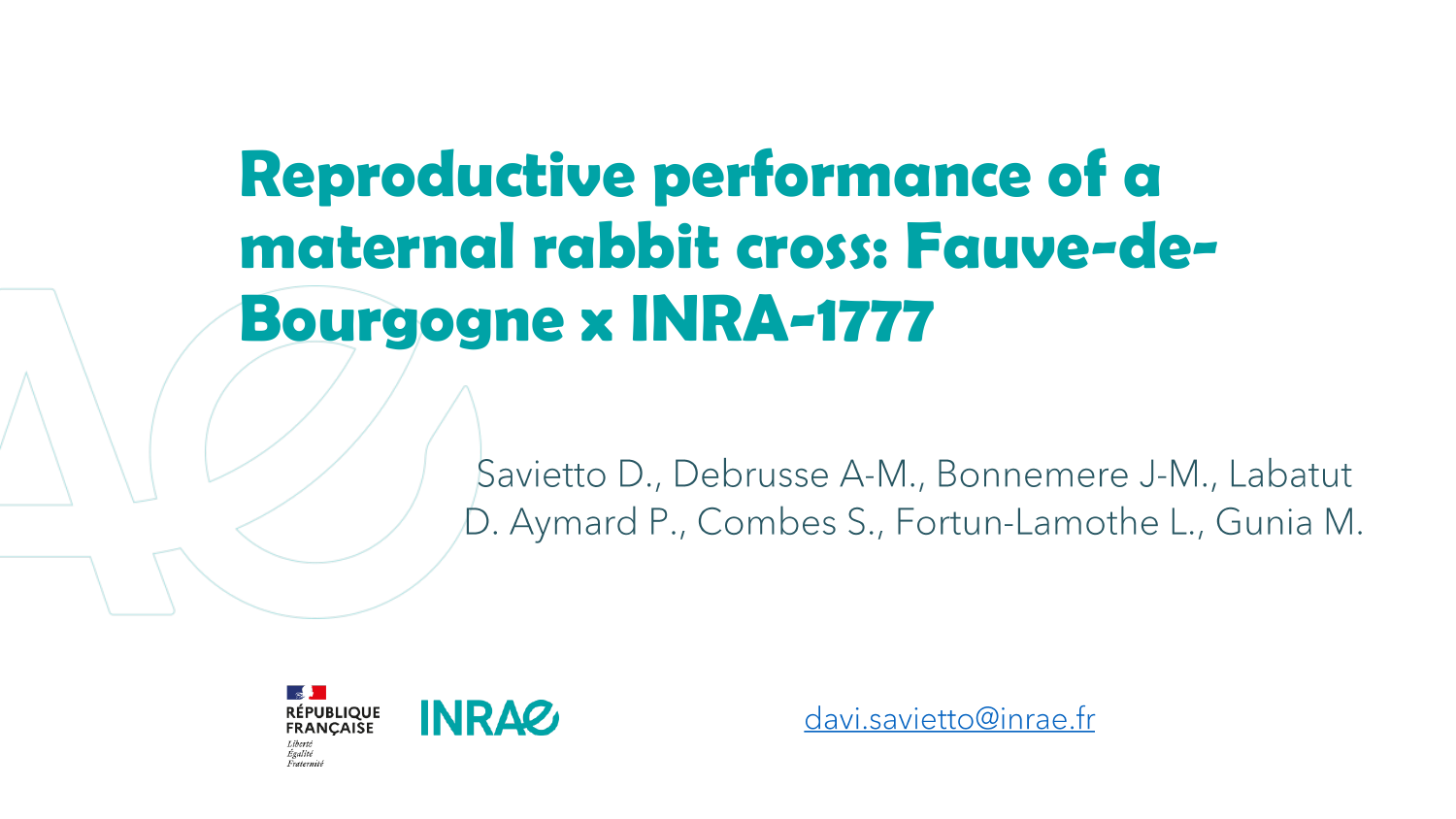### **Introduction**

Selection programs based in a close populations,



reduces the effective population size, accumulates inbreeding and degrades the fitness of the selected population

Crossbreed are already present at commercial farms, but the establishment of robust lines to be used in the commercial cross is recent

> The use of genotypes with different origin and selection history is an alternative to boost the genetic diversity, like local breeds, to produce 'true' outbreed individuals





**… evaluate the reproductive performance of Fauve-de-Bourgogne X INRA-1777 crossbreed females compared to pure breeds**



12th World Rabbit Congress p. 2 03-05 November 2021, Nantes, France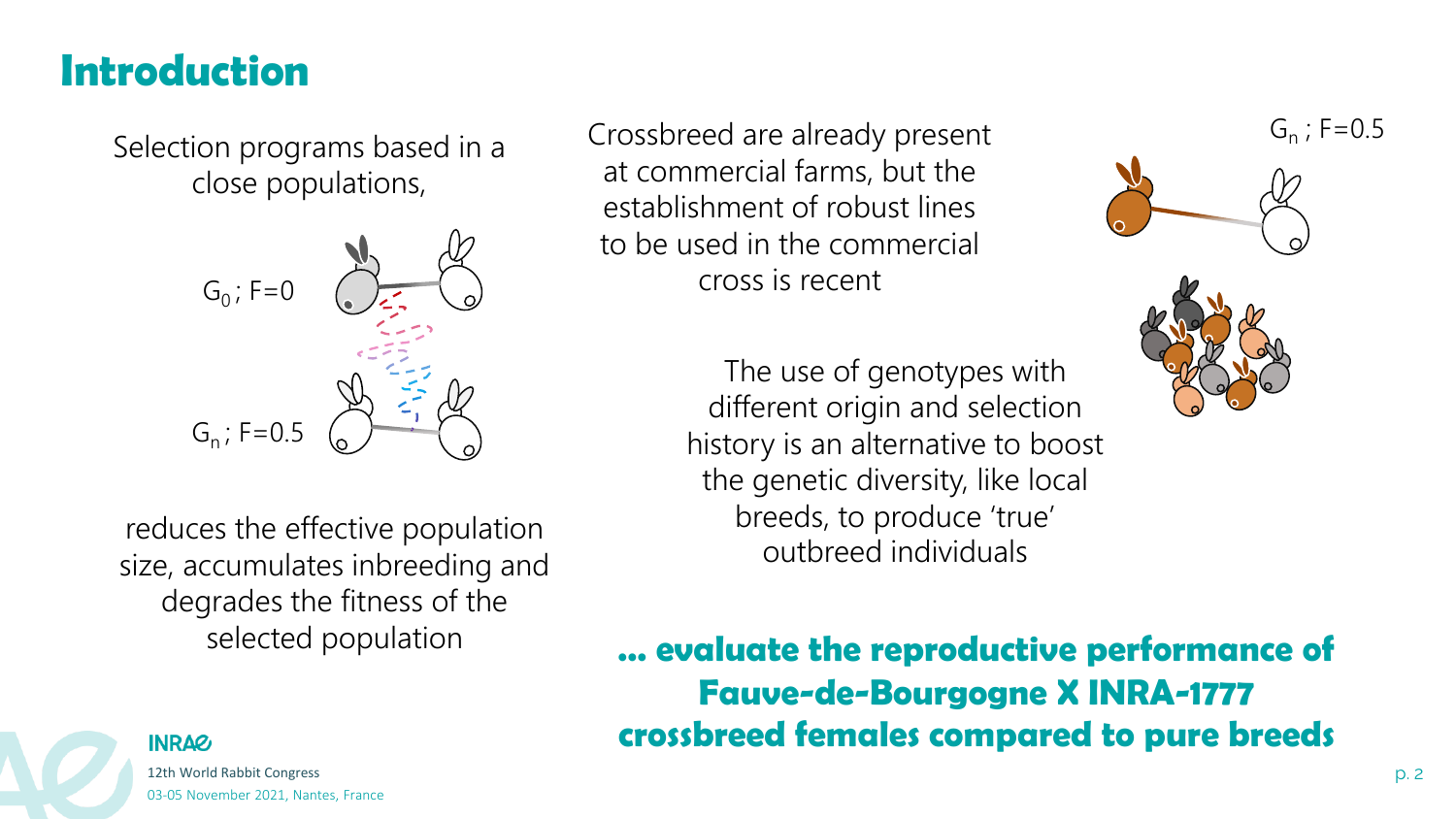## **What we have done ?**



Fauve (n=23)



INRA (n=48)



Fauve X INRA (n=43)

# 3 AI (IP: 42d + W: 35d)

## Measurements



- Live weight (LW) at 1<sup>st</sup> AI
- Fertility rate at each AI attempt
- Litter size at birth

### **Kits :**

- Litter weight at birth
- Litter weight at 18 days
- Individual weight at weaning (35 days)

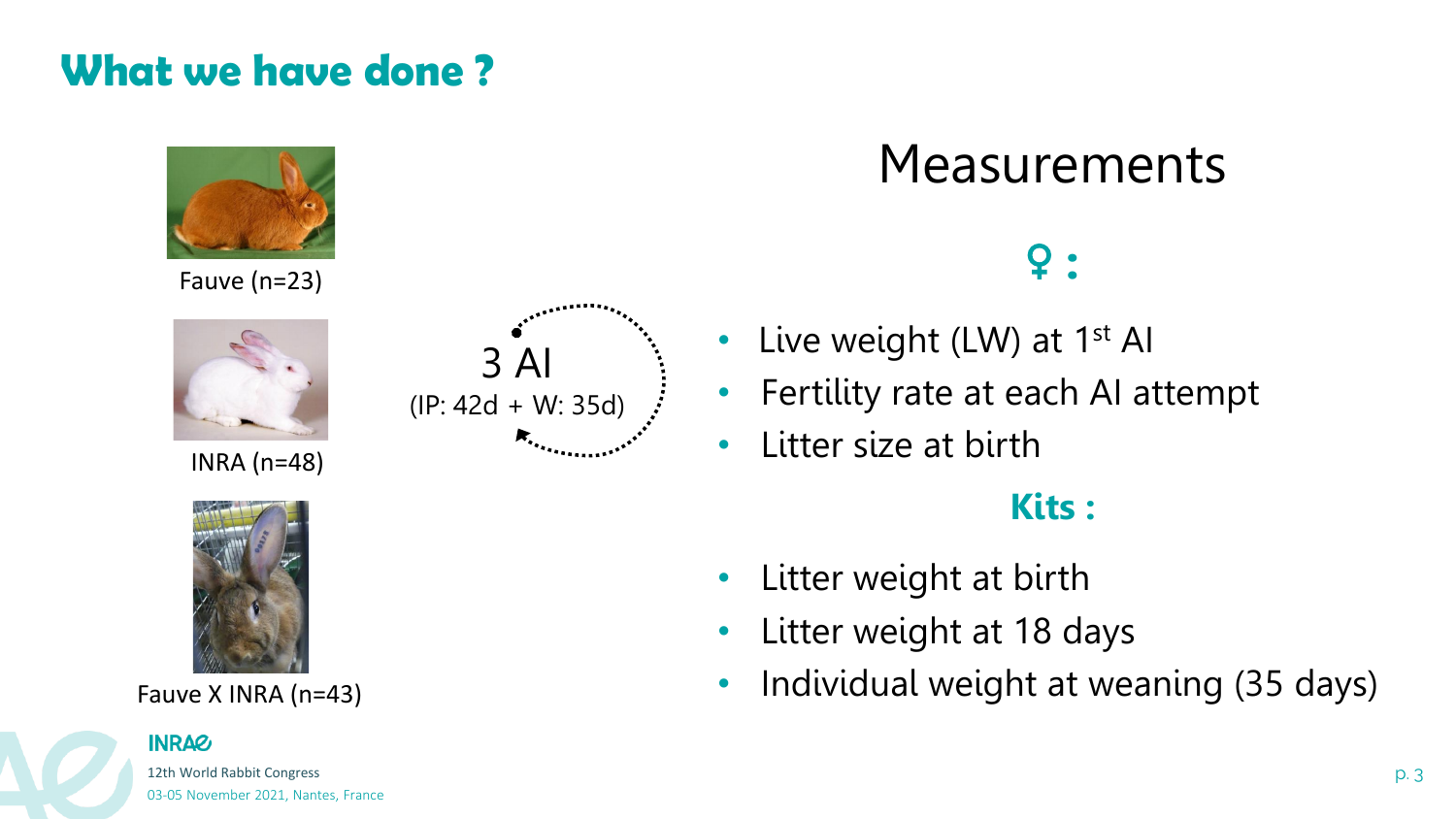## **Survival & reproductive traits of rabbit females**

| <b>Traits</b>                                     | <b>Fauve</b>      | <b>INRA</b>         | <b>Crossed</b>             |
|---------------------------------------------------|-------------------|---------------------|----------------------------|
| Female live weight at 1 <sup>st</sup> Al (g)      | 3877 <sup>a</sup> | 4108b               | 4209b                      |
| Female survival at 3 <sup>rd</sup> AI attempt (%) | 91.3(5.9)         | 70.8(6.6)           | 90.7(4.4)                  |
| Fertility rate (%)                                |                   |                     |                            |
| 1 <sup>st</sup> Artificial insemination           | $43.5a$ (10.3)    | $79.2b$ (5.9)       | 65.1 <sup>ab</sup> $(7.3)$ |
| 2 <sup>nd</sup> Artificial insemination           | 61.9(10.6)        | 60.0(7.3)           | 71.4(7.0)                  |
| 3rd Artificial insemination                       | $23.8a$ (9.3)     | $61.8b$ (8.3)       | 69.2 $^{b}$ (7.4)          |
| Overall                                           | $42.2a$ (6.5)     | $67.7b$ (4.3)       | $68.6b$ (4.2)              |
| Newborn kits (n)                                  |                   |                     |                            |
| 1 <sup>st</sup> Artificial insemination           | $2.6a$ (1.2)      | $6.3b$ (0.6)        | $6.0b$ (0.7)               |
| 2nd Artificial insemination                       | 5.3 $a(1.0)$      | $9.6b$ (0.7)        | $8.2^{ab}$ (0.7)           |
| 3rd Artificial insemination                       | $6.3a$ (1.6)      | $10.7b$ (0.8)       | $7.3a$ (0.7)               |
| Overall                                           | $4.7a$ (0.8)      | $8.8^{\circ}$ (0.4) | $7.2b$ (0.4)               |
| Weaned kits (n)                                   |                   |                     |                            |
| 1 <sup>st</sup> Artificial insemination           | 3.7(1.2)          | 5.1 $(0.4)$         | 5.1 $(0.4)$                |
| 2nd Artificial insemination                       | $4.6a$ (1.2)      | $8.4b$ (0.5)        | $7.1b$ (0.5)               |
| 3rd Artificial insemination                       | $4.3a$ (1.2)      | $7.9b$ (0.6)        | 5.6 <sup>ab</sup> $(0.5)$  |
| Overall                                           | $4.2a$ (0.6)      | $7.1c$ (0.3)        | $5.9b$ (0.3)               |

12th World Rabbit Congress p. 4

**INRAG** 

03-05 November 2021, Nantes, France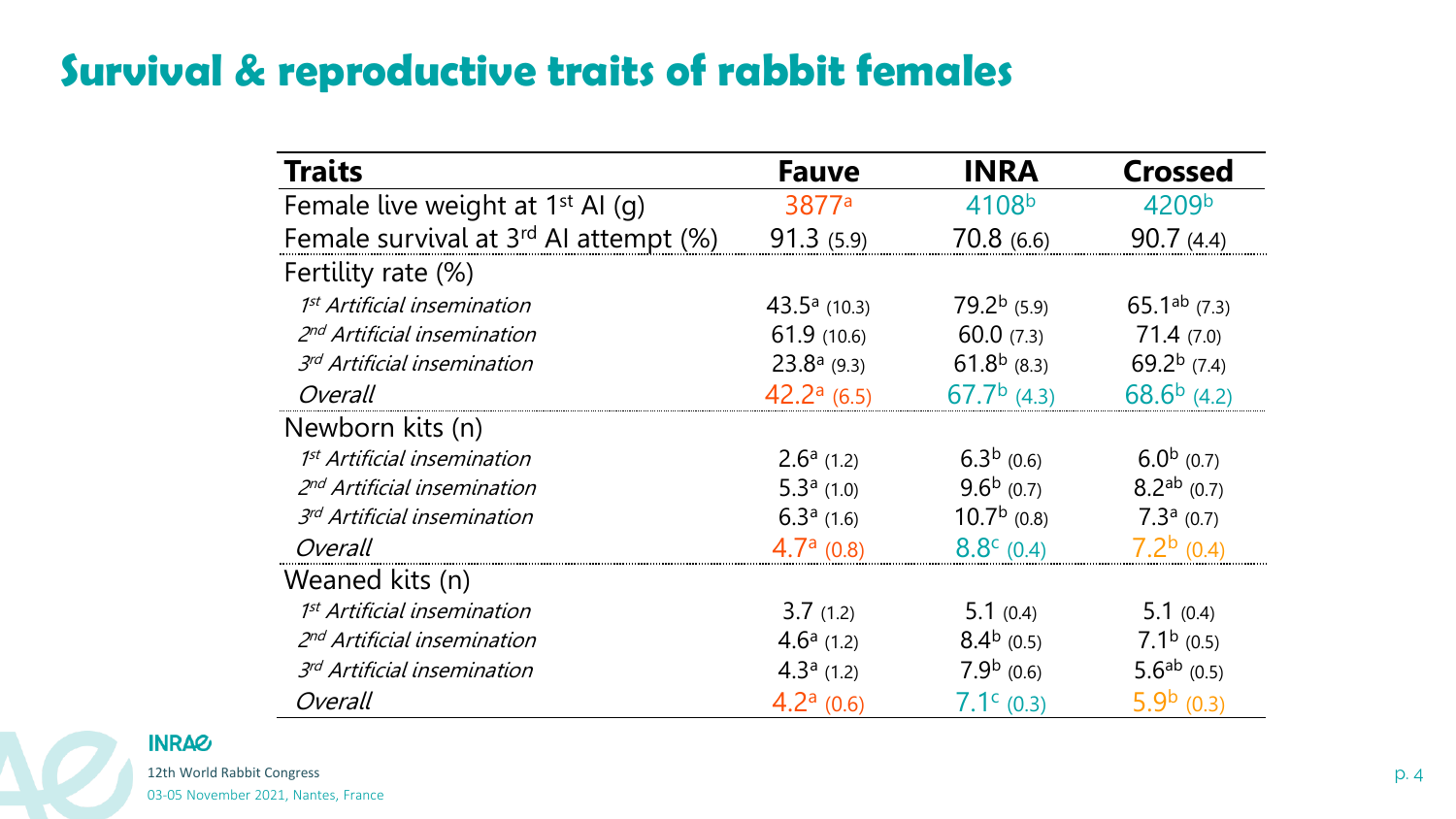## **Kits survival (0-35 days) & live weight at 0, 18 & 35 days**

| <b>Traits</b>                           | <b>Fauve</b>        | <b>INRA</b>           | <b>Crossed</b>        |
|-----------------------------------------|---------------------|-----------------------|-----------------------|
| Kits survival (overall; %)              | 70.9(4.9)           | 75.4(1.7)             | 79.8(1.7)             |
| Live weight at 0d (g)                   |                     |                       |                       |
| 1 <sup>st</sup> Artificial insemination | 60.9(3.6)           | 69.8(2.2)             | 63.7(2.1)             |
| 2 <sup>nd</sup> Artificial insemination | 52.3 $a$ (3.1)      | 63.1 $^{\rm b}$ (2.2) | 58.5ab $(2.1)$        |
| 3rd Artificial insemination             | 49.0 $^{a}$ (4.9)   | 63.0 $^{\rm b}$ (2.4) | 62.4 $^{b}$ (2.1)     |
| Overall                                 | $54.1a$ (2.3)       | $65.3b$ (1.2)         | $61.5b$ (1.2)         |
| Live weight at 18d (g)                  |                     |                       |                       |
| 1 <sup>st</sup> Artificial insemination | $262.7a$ (23.2)     | $354.4^c$ (7.6)       | $322.8b$ (8.8)        |
| 2nd Artificial insemination             | $279.9^{ab}$ (15.4) | $280.6^a$ (10.4)      | $319.8b$ (9.1)        |
| 3rd Artificial insemination             | $246.5a$ (26.7)     | $280.6a$ (11.2)       | $362.5b$ (9.7)        |
| Overall                                 | $263.1a$ (12.9)     | $310.9b$ (5.7)        | $335.0^{\circ}$ (5.3) |
| Live weight at 35d (g)                  |                     |                       |                       |
| 1 <sup>st</sup> Artificial insemination | 692.5 $a$ (40.5)    | $1039.5c$ (13.6)      | $872.6b$ (14.3)       |
| 2nd Artificial insemination             | $738.1a$ (31.2)     | $843.4b$ (14.3)       | $796.0^{ab}$ (13.4)   |
| 3rd Artificial insemination             | $634.4a$ (47.3)     | $913.1b$ (15.5)       | $943.1b$ (14.8)       |
| Overall                                 | $688.3a$ (28.3)     | $932.0b$ (11.0)       | 870.6c(10.9)          |